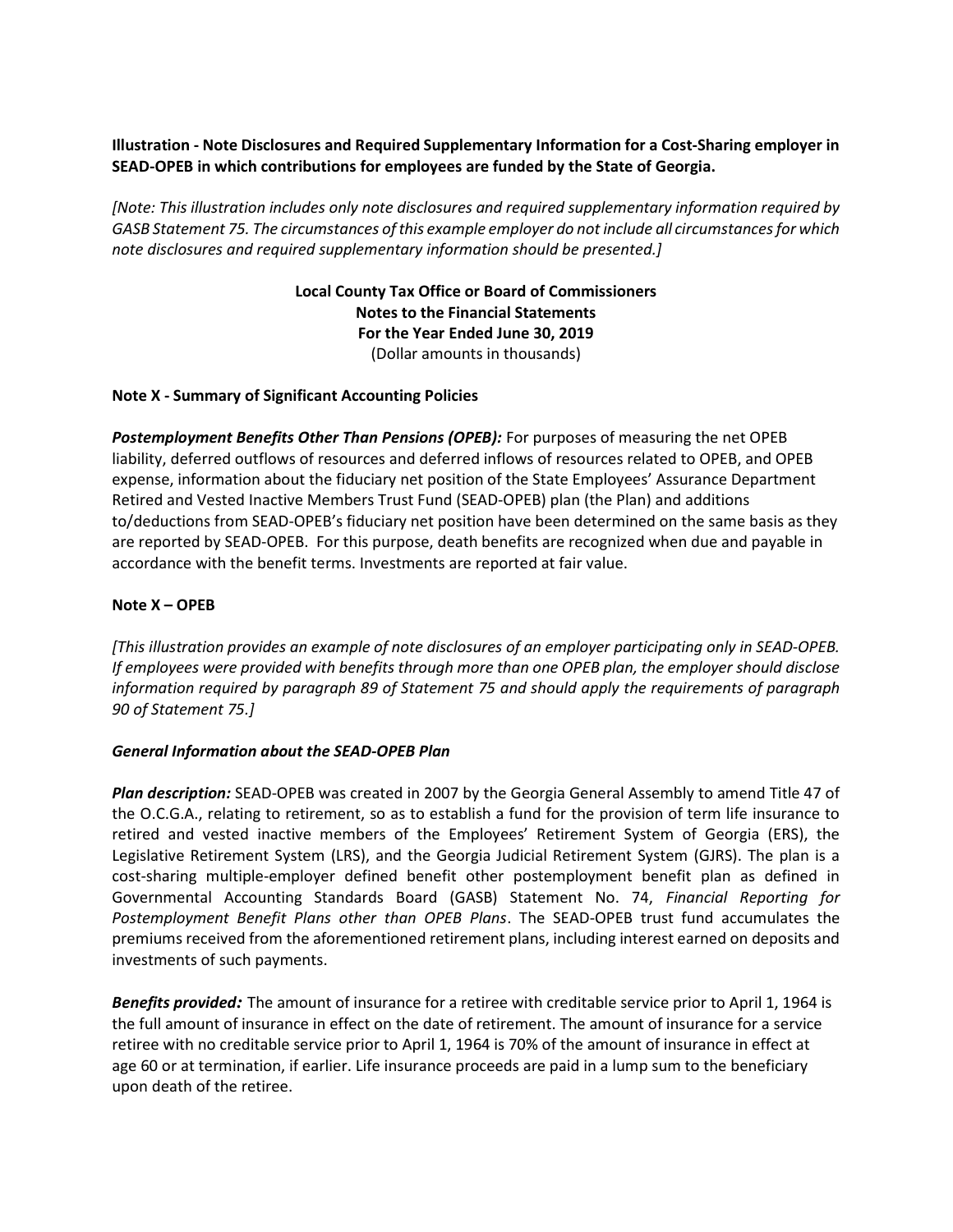Contributions: {For ERS Employers -} Pursuant to O.C.G.A. 47-2-292(a) the Department of Revenue receives an annual appropriation from the Georgia General Assembly to be used to fund the employer contributions for local county tax commissioners and employees. Pursuant to O.C.G.A. 47-2-290(a) the Council of State Courts (CSC) and the Prosecuting Attorneys' Council (PAC) receive annual appropriations from the Georgia General Assembly for employer contributions of local employees in State Courts in Bibb, Chatham and DeKalb counties. {For JRS Employers  $-$ } Pursuant to O.C.G.A. 47-23-81 the employer contributions for state court judges and solicitors are funded by the State of Georgia on behalf of the local county employers and pursuant to O.C.G.A. 47-23-82 the employer contributions for juvenile court judges are funded by the State on behalf of local county employers.

## OPEB Liabilities and OPEB Expense

At June 30, 2019, the Office/Board did not have a liability for a proportionate share of the net OPEB liability because of the related State of Georgia support. The amount of the State's proportionate share of net OPEB liability associated with the Office/Board is as follows:

 State of Georgia's proportionate share of the Net OPEB Liability associated with the Office/Board  $\frac{\zeta}{\zeta}$  XX,XXX

For the year ended June 30, 2019, the Office/Board recognized OPEB expense of \$X,XXX and OPEB revenue of \$X,XXX for support provided by the State of Georgia.

Actuarial assumptions: The total OPEB liability as of June 30, 2018 was determined by an actuarial valuation as of June 30, 2017. Based on the funding policy adopted by the Board on March 15, 2018, the investment rate of return assumption will be changed to 7.30% in the June 30, 2018 actuarial valuation. Therefore, the investment rate of return used in the roll-forward of the total pension liability is 7.30% using the following actuarial assumptions, applied to all periods included in the measurement:

| Inflation                  | 2.75%                                                              |
|----------------------------|--------------------------------------------------------------------|
| Salary increases:          |                                                                    |
| <b>ERS</b>                 | $3.25 - 7.00\%$                                                    |
| <b>GJRS</b>                | 4.50%                                                              |
| <b>LRS</b>                 | N/A                                                                |
| Investment rate of return  | 7.30%, net of OPEB plan investment expense,<br>including inflation |
| Healthcare cost trend rate | N/A                                                                |

Postretirement mortality rates were based on the RP-2000 Combined Mortality Table with future mortality improvement projected to 2025 with the Society of Actuaries' projection scale BB and set forward 2 years for both males and females for service retirements and dependent beneficiaries. There is a margin for future mortality improvement in the tables used by the plan.

The actuarial assumptions used in the June 30, 2017 valuation were based on the results of an actuarial experience study for the period July 1, 2009 – June 30, 2014.

The long-term expected rate of return on OPEB plan investments was determined using a log-normal distribution analysis in which best-estimate ranges of expected future real rates of return (expected nominal returns, net of plan investment expense and the assumed rate of inflation) are developed for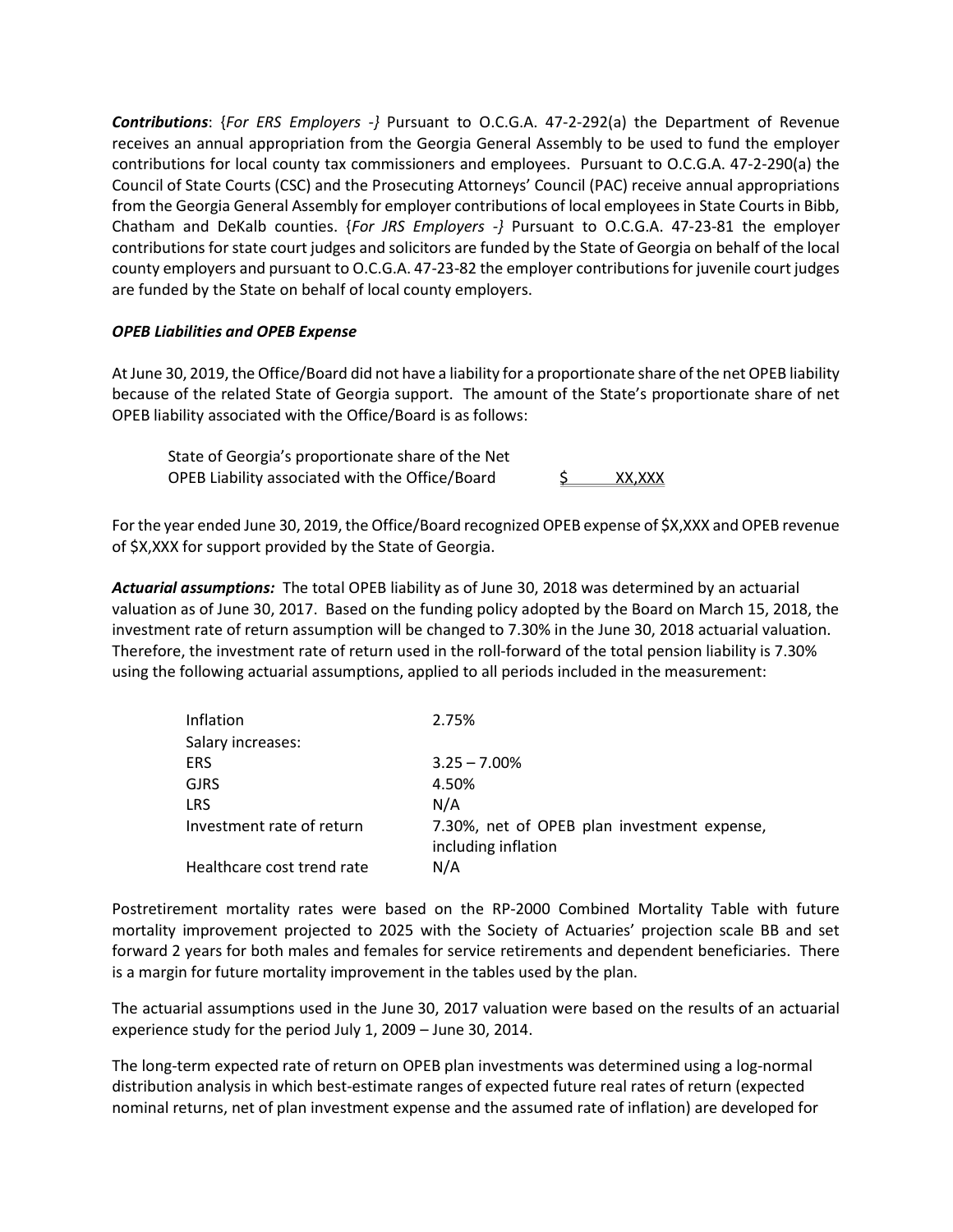| each major asset class. These ranges are combined to produce the long-term expected rate of return by<br>weighting the expected future real rates of return by the target asset allocation percentage and by<br>adding expected inflation. The target asset allocation and estimates of arithmetic real rates of return for |               |                 |
|-----------------------------------------------------------------------------------------------------------------------------------------------------------------------------------------------------------------------------------------------------------------------------------------------------------------------------|---------------|-----------------|
|                                                                                                                                                                                                                                                                                                                             |               |                 |
|                                                                                                                                                                                                                                                                                                                             |               |                 |
|                                                                                                                                                                                                                                                                                                                             |               |                 |
|                                                                                                                                                                                                                                                                                                                             |               |                 |
|                                                                                                                                                                                                                                                                                                                             |               |                 |
|                                                                                                                                                                                                                                                                                                                             |               |                 |
|                                                                                                                                                                                                                                                                                                                             |               |                 |
|                                                                                                                                                                                                                                                                                                                             |               |                 |
|                                                                                                                                                                                                                                                                                                                             |               |                 |
|                                                                                                                                                                                                                                                                                                                             |               |                 |
| each major asset class are summarized in the following table:                                                                                                                                                                                                                                                               |               |                 |
|                                                                                                                                                                                                                                                                                                                             |               | Long-term       |
|                                                                                                                                                                                                                                                                                                                             |               |                 |
|                                                                                                                                                                                                                                                                                                                             | <b>Target</b> | expected real   |
| <b>Asset class</b>                                                                                                                                                                                                                                                                                                          | allocation    | rate of return* |
| Fixed income                                                                                                                                                                                                                                                                                                                | 30.00%        | $(0.50)$ %      |
| Domestic large equities                                                                                                                                                                                                                                                                                                     | 37.20         | 9.00            |
| Domestic mid equities                                                                                                                                                                                                                                                                                                       | 3.40          | 12.00           |
| Domestic small equities                                                                                                                                                                                                                                                                                                     | 1.40          | 13.50           |
| International developed market equities                                                                                                                                                                                                                                                                                     | 17.80         | 8.00            |
| International emerging market equities                                                                                                                                                                                                                                                                                      | 5.20          | 12.00           |
| Alternatives                                                                                                                                                                                                                                                                                                                | 5.00          | 10.50           |
|                                                                                                                                                                                                                                                                                                                             |               |                 |
|                                                                                                                                                                                                                                                                                                                             | 100.00%       |                 |
| Total                                                                                                                                                                                                                                                                                                                       |               |                 |
| * Rates shown are net of inflation                                                                                                                                                                                                                                                                                          |               |                 |
|                                                                                                                                                                                                                                                                                                                             |               |                 |
| Discount rate: The discount rate used to measure the total OPEB liability was 7.30%. The projection of                                                                                                                                                                                                                      |               |                 |

**Discount rate:** The discount rate used to measure the total OPEB liability was 7.30%. The projection of cash flows used to determine the discount rate assumed that plan member contributions will be made at the current contribution rate and that employer and State of Georgia contributions will be made at rates equal to the difference between actuarially determined contribution rates and the member rate. Based on those assumptions, the OPEB plan's fiduciary net position was projected to be available to make all projected future benefit payments of current plan members. Therefore, the long-term expected rate of return on OPEB plan investments was applied to all periods of projected benefit payments to determine the total OPEB liability.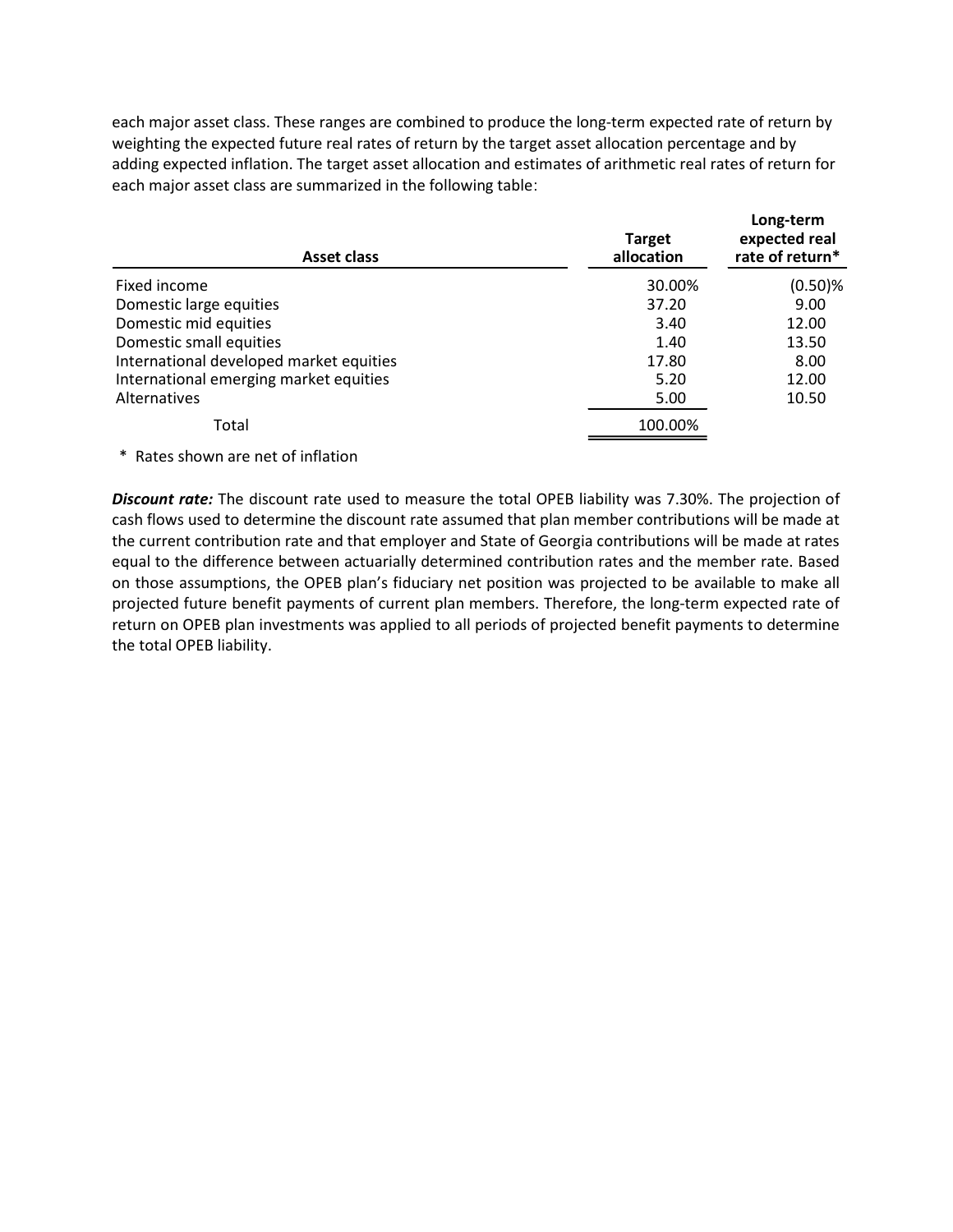# Local County Tax Office or Board of Commissioners Required Supplementary Information Schedule of Proportionate Share of the Net Pension Liability For the Year Ended June 30 (Dollar amounts in thousands)

|                                                                                                                  | 2019          | 2018      |
|------------------------------------------------------------------------------------------------------------------|---------------|-----------|
| Office's/Board's proportion of the net OPEB liability<br>(asset)                                                 | X.XXX%        | $X.XXX\%$ |
| Office's/Board's proportionate share of the net OPEB<br>liability (asset)                                        | \$<br>XX,XXX  | XX, XXX   |
| State of Georgia's proportionate share of the net OPEB<br>liability (asset) associated with the Office/Board     | \$<br>XX,XXX  | XX,XXX    |
| Total                                                                                                            | \$<br>XX, XXX | XX, XXX   |
| Office's/Board's covered payroll                                                                                 | XX, XXX       | XX,XXX    |
| Office's/Board's proportionate share of the net OPEB<br>liability (asset) as a percentage of its covered payroll | N/A           | N/A       |
| Plan fiduciary net position as a percentage of the total<br><b>OPEB liability (asset)</b>                        | 129.46%       | 130.17%   |

Note: Schedule is intended to show information for the last 10 fiscal years. Additional years will be displayed as they become available.